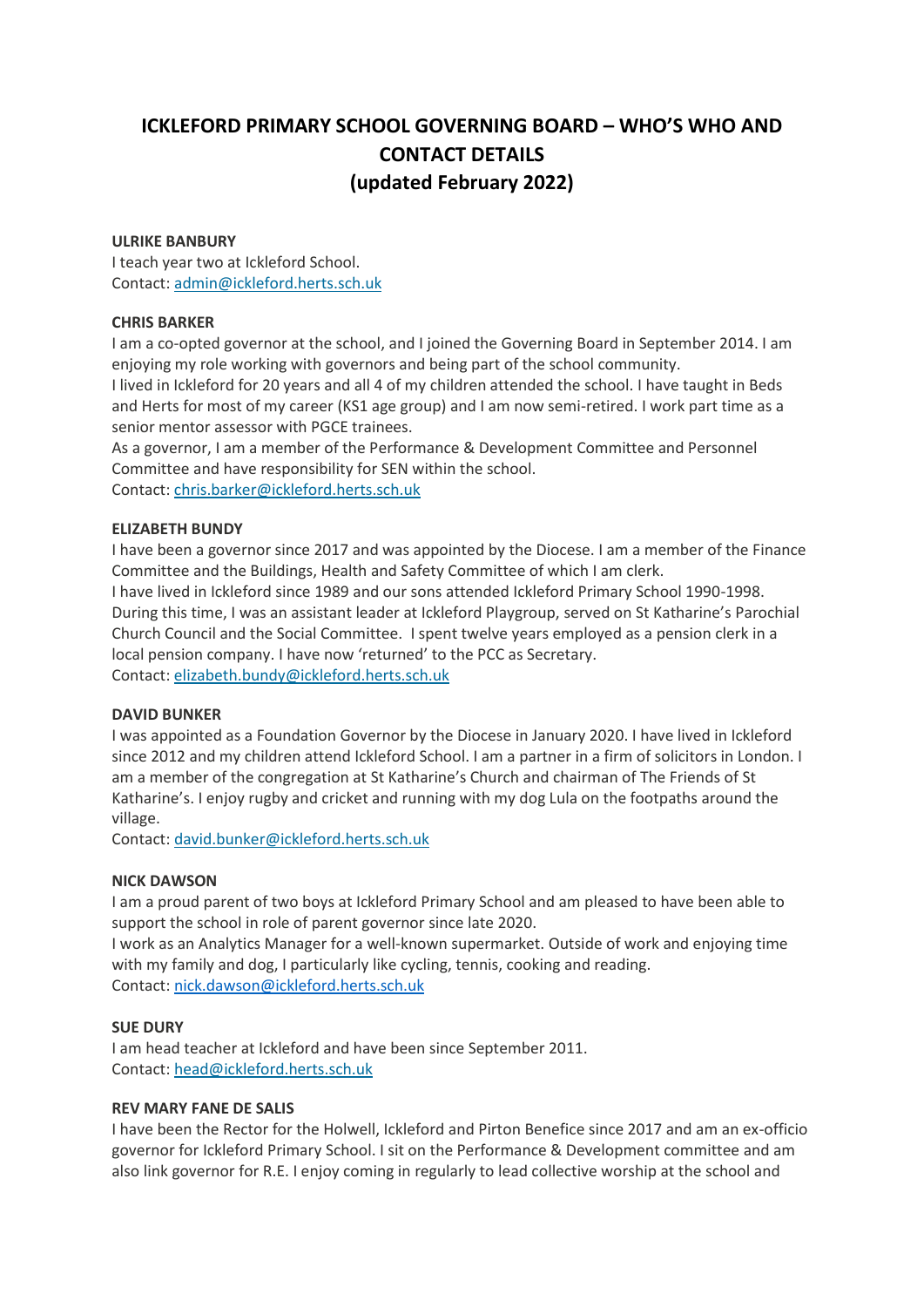welcoming classes into St Katharine's church for worship and learning. I work with our P.T.O. Rev'd Margaret, as well as the Deputy and Head teachers, to ensure a faith-based presence at the school. Before training to be a priest, I studied at York for a degree in History of Art followed by chaplaincy work on the North East rail network and at an oil rig off the Scottish coast. I live in Pirton with my husband and our daughter and in my spare time I enjoy running and dress making. Contact: [mary.salis@ickleford.herts.sch.uk](mailto:mary.salis@ickleford.herts.sch.uk)

# **KATIE FARRELL**

I am the School Business Manager, and was elected as a co-opt governor in March 2021. Contact: [admin@ickleford.herts.sch.uk](mailto:admin@ickleford.herts.sch.uk)

# **KIRSTY GIBSON**

Contact: [kirsty.gibson@ickleford.herts.sch.uk](mailto:kirsty.gibson@ickleford.herts.sch.uk)

# **REV MARGARET HOLFORD**

I was appointed by the Diocesan Board of Education Foundation in September 2008, and am currently an associate governor. Contact: Icknield House, Westmill Lane, Ickleford SG5 3RN

# **GILLIAN LAWTON**

I am a co-opted Governor, my term of appointment having commenced in January 2020. I feel passionate about making a positive contribution to the school for the benefit and wellbeing of all of its pupils.

My eldest son attends Ickleford Primary School and is really enjoying his start to primary education! We have lived in the local community for 9 years, and feel very lucky to be able to walk across the local bridle paths to and from school, when the weather permits! My youngest boy is currently attending a local nursery. I work as a lawyer for a bank in the City of London, and in my spare time I enjoy keeping fit, singing in a Luton-based ladies' choir, walking my dog, and cooking. Contact: [gillian.lawton@ickleford.herts.sch.uk](mailto:gillian.lawton@ickleford.herts.sch.uk)

# **MILES MAXWELL**

I have been a member of the Governing Board since 2002, and am currently the governor appointed by the Local Authority. I was Chair of the Governing Board from 2011 until 2017, and was reappointed to that role in 2019. I also head the school's Performance & Development Committee, and am a member of the Finance Committee. My other responsibilities are as the governor in charge of Safeguarding, and oversight of how the school assesses the performance and progress of the children. I am the link governor for Foundation Stage (Reception).

A bit about me: I have lived in Ickleford since 1996, and both my now-adult daughters attended Ickleford Primary School. Prior to retirement, I worked in Pharma R&D for GSK and AstraZeneca. In my spare time I'm a keen cyclist – look out for the blur on Arlesey Road ... Contact: [miles.maxwell@ickleford.herts.sch.uk](mailto:miles.p.maxwell@gsk.com)

# **JAZZ MINHAS**

I was thrilled to be appointed as Parent Governor at Ickleford Primary School in May 2019. I have always lived in Hitchin and we are happy to be raising our daughter here. Our daughter attends Ickleford Primary School and I'm delighted to join the Governing Board to make a positive contribution to School life as well as enhancing the experience of all Pupils. I sit on the Performance & Development committee and am the Link Governor for Science, and Relationships & Sex Education.

I currently work as a Tutor and assessor at Hertfordshire's NHS Recovery College and in my spare time I love to cook food from around the World and enjoy the theatre, reading and socialising with family and friends.